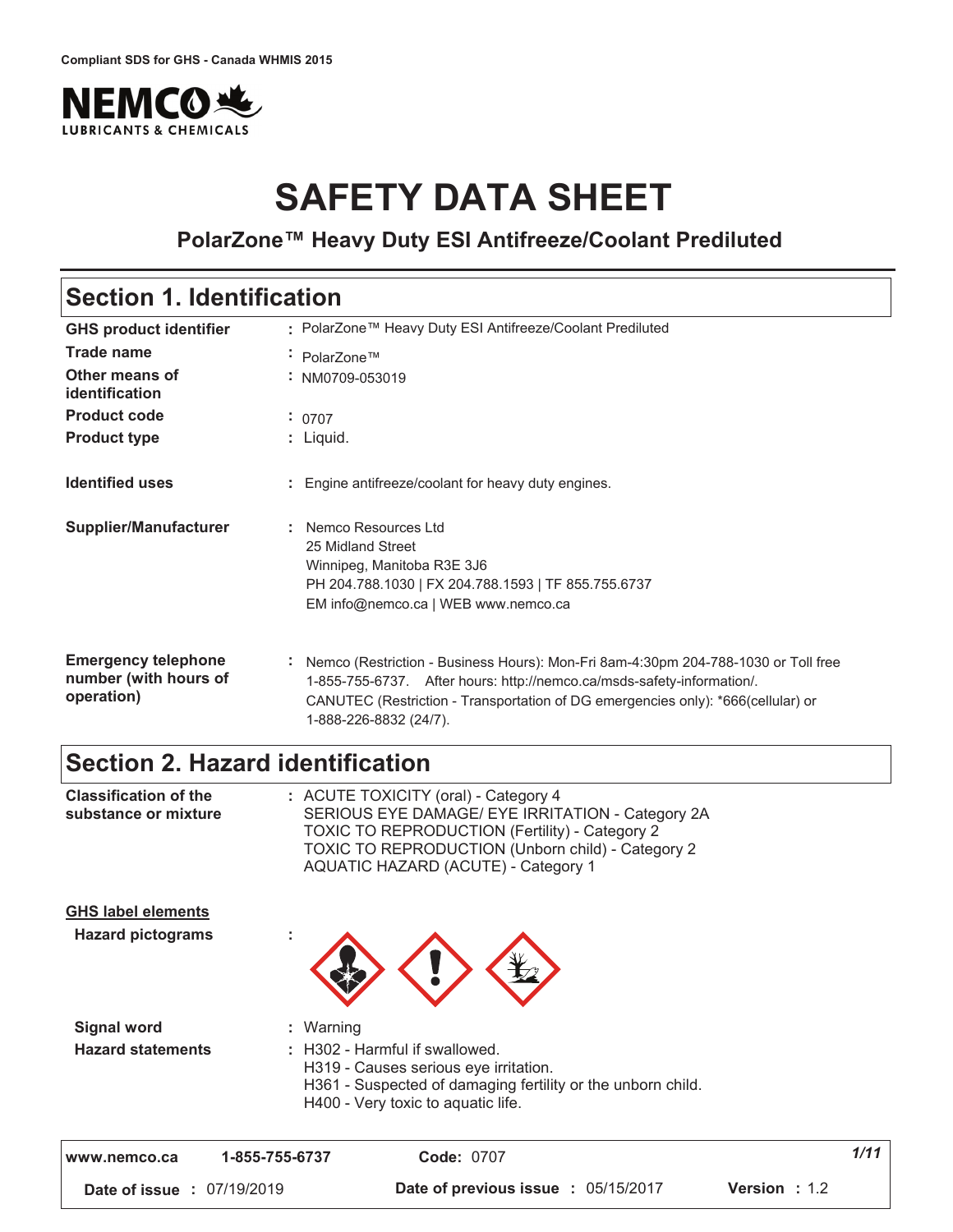

PolarZone™ Heavy Duty ESI Antifreeze/Coolant Prediluted

# **Section 2. Hazard identification**

| <b>Precautionary statements</b>                                               |                                                                                                                                                                                                                                                                                                                                                                                                                                         |
|-------------------------------------------------------------------------------|-----------------------------------------------------------------------------------------------------------------------------------------------------------------------------------------------------------------------------------------------------------------------------------------------------------------------------------------------------------------------------------------------------------------------------------------|
| <b>Prevention</b>                                                             | : P201 - Obtain special instructions before use.<br>P202 - Do not handle until all safety precautions have been read and understood.<br>P280 - Wear protective gloves. Wear protective clothing. Wear eye or face<br>protection.<br>P273 - Avoid release to the environment.<br>P270 - Do not eat, drink or smoke when using this product.<br>P264 - Wash hands thoroughly after handling.                                              |
| <b>Response</b>                                                               | : P391 - Collect spillage.<br>P308 + P313 - IF exposed or concerned: Get medical attention.<br>P301 + P312 + P330 - IF SWALLOWED: Call a POISON CENTER or physician if<br>you feel unwell. Rinse mouth.<br>P305 + P351 + P338 - IF IN EYES: Rinse cautiously with water for several minutes.<br>Remove contact lenses, if present and easy to do. Continue rinsing.<br>P337 + P313 - If eye irritation persists: Get medical attention. |
| <b>Storage</b>                                                                | : P405 - Store locked up.                                                                                                                                                                                                                                                                                                                                                                                                               |
| <b>Disposal</b>                                                               | : P501 - Dispose of contents and container in accordance with all local, regional,<br>national and international regulations.                                                                                                                                                                                                                                                                                                           |
| Other hazards which do not<br>result in classification/<br><b>HHNOC/PHNOC</b> | : None known.                                                                                                                                                                                                                                                                                                                                                                                                                           |

### Section 3. Composition/information on ingredients

| Substance/mixture                       | : Mixture       |
|-----------------------------------------|-----------------|
| Other means of<br><i>identification</i> | : NM0709-053019 |

#### **CAS number/other identifiers**

| <b>CAS number</b>                                          | : Not applicable. |                                   |                                    |  |
|------------------------------------------------------------|-------------------|-----------------------------------|------------------------------------|--|
| <b>Product code</b>                                        | 0707              |                                   |                                    |  |
| Ingredient name                                            |                   | $\%$ (w/w)                        | <b>CAS</b> number                  |  |
| Ethanediol<br>Potassium 2-ethylhexanoate<br>Sodium nitrite |                   | $30 - 60$<br>$1 - 5$<br>$0.1 - 7$ | 107-21-1<br>3164-85-0<br>7632-00-0 |  |

The exact percentage (concentration) in the composition has been withheld as a trade secret in accordance with the amended HPR as of April 2018.

There are no additional ingredients present which, within the current knowledge of the supplier and in the concentrations applicable, are classified as hazardous to health or the environment and hence require reporting in this section.

Occupational exposure limits, if available, are listed in Section 8.

### **Section 4. First-aid measures**

#### **Description of necessary first aid measures**

Eye contact

: Immediately flush eyes with plenty of water, occasionally lifting the upper and lower eyelids. Check for and remove any contact lenses. Continue to rinse for at least 20 minutes. Get medical attention.

| www.nemco.ca |  |
|--------------|--|
|              |  |

Date of issue : 07/19/2019

Date of previous issue : 05/15/2017

 $2/11$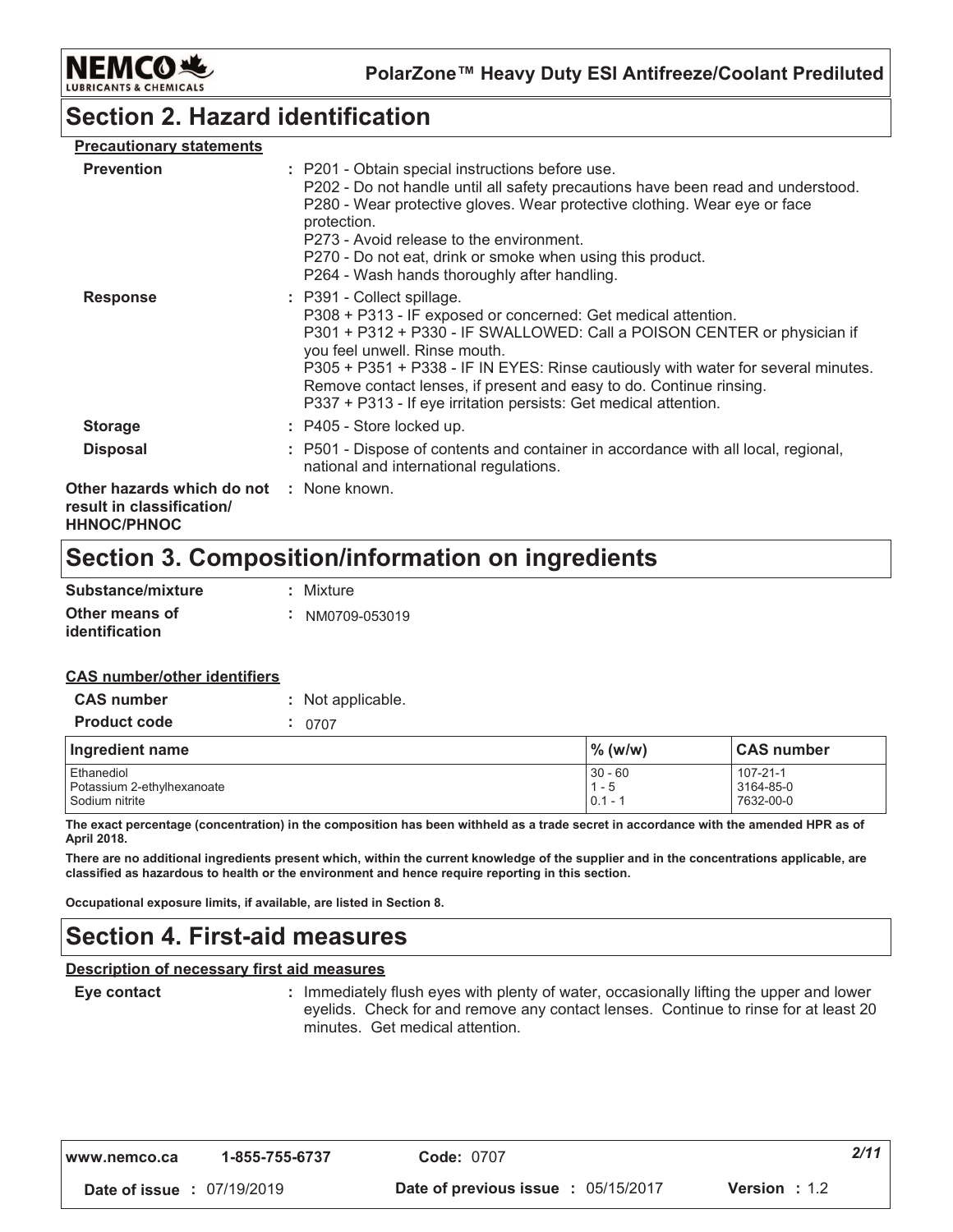

## **Section 4. First-aid measures**

| <b>Inhalation</b>   | : Remove victim to fresh air and keep at rest in a position comfortable for breathing.<br>If not breathing, if breathing is irregular or if respiratory arrest occurs, provide<br>artificial respiration or oxygen by trained personnel. It may be dangerous to the<br>person providing aid to give mouth-to-mouth resuscitation. Get medical attention. If<br>unconscious, place in recovery position and get medical attention immediately.<br>Maintain an open airway. Loosen tight clothing such as a collar, tie, belt or<br>waistband.                                                                                                                                                                                                                                                                                  |
|---------------------|-------------------------------------------------------------------------------------------------------------------------------------------------------------------------------------------------------------------------------------------------------------------------------------------------------------------------------------------------------------------------------------------------------------------------------------------------------------------------------------------------------------------------------------------------------------------------------------------------------------------------------------------------------------------------------------------------------------------------------------------------------------------------------------------------------------------------------|
| <b>Skin contact</b> | : Flush contaminated skin with plenty of water. Continue to rinse for at least 20<br>minutes. Get medical attention. Wash clothing before reuse. Clean shoes<br>thoroughly before reuse.                                                                                                                                                                                                                                                                                                                                                                                                                                                                                                                                                                                                                                      |
| Ingestion           | : Wash out mouth with water. Remove dentures if any. Remove victim to fresh air<br>and keep at rest in a position comfortable for breathing. If material has been<br>swallowed and the exposed person is conscious, give small quantities of water to<br>drink. Stop if the exposed person feels sick as vomiting may be dangerous. Do not<br>induce vomiting unless directed to do so by medical personnel. If vomiting occurs,<br>the head should be kept low so that vomit does not enter the lungs. Get medical<br>attention. If necessary, call a poison center or physician. Never give anything by<br>mouth to an unconscious person. If unconscious, place in recovery position and get<br>medical attention immediately. Maintain an open airway. Loosen tight clothing such<br>as a collar, tie, belt or waistband. |

#### Most important symptoms/effects, acute and delayed

| <b>Potential acute health effects</b> |                                                                                                                                                                               |      |
|---------------------------------------|-------------------------------------------------------------------------------------------------------------------------------------------------------------------------------|------|
| Eye contact                           | : Causes serious eye irritation.                                                                                                                                              |      |
| <b>Inhalation</b>                     | : No known significant effects or critical hazards.                                                                                                                           |      |
| <b>Skin contact</b>                   | : No known significant effects or critical hazards.                                                                                                                           |      |
| Ingestion                             | : Harmful if swallowed.                                                                                                                                                       |      |
| Over-exposure signs/symptoms          |                                                                                                                                                                               |      |
| Eye contact                           | : Adverse symptoms may include the following:<br>pain or irritation<br>watering<br>redness                                                                                    |      |
| <b>Inhalation</b>                     | : Adverse symptoms may include the following:<br>reduced fetal weight<br>increase in fetal deaths<br>skeletal malformations                                                   |      |
| <b>Skin contact</b>                   | : Adverse symptoms may include the following:<br>reduced fetal weight<br>increase in fetal deaths<br>skeletal malformations                                                   |      |
| Ingestion                             | : Adverse symptoms may include the following:<br>reduced fetal weight<br>increase in fetal deaths<br>skeletal malformations                                                   |      |
|                                       | Indication of immediate medical attention and special treatment needed, if necessary                                                                                          |      |
| Notes to physician                    | : Treat symptomatically. Contact poison treatment specialist immediately if large<br>quantities have been ingested or inhaled.                                                |      |
| <b>Specific treatments</b>            | : No specific treatment.                                                                                                                                                      |      |
| <b>Protection of first-aiders</b>     | : No action shall be taken involving any personal risk or without suitable training. It<br>may be dangerous to the person providing aid to give mouth-to-mouth resuscitation. |      |
| 1-855-755-6737<br>www.nemco.ca        | <b>Code: 0707</b>                                                                                                                                                             | 3/11 |
| <b>Date of issue : 07/19/2019</b>     | <b>Date of previous issue : 05/15/2017</b><br><b>Version: 1.2</b>                                                                                                             |      |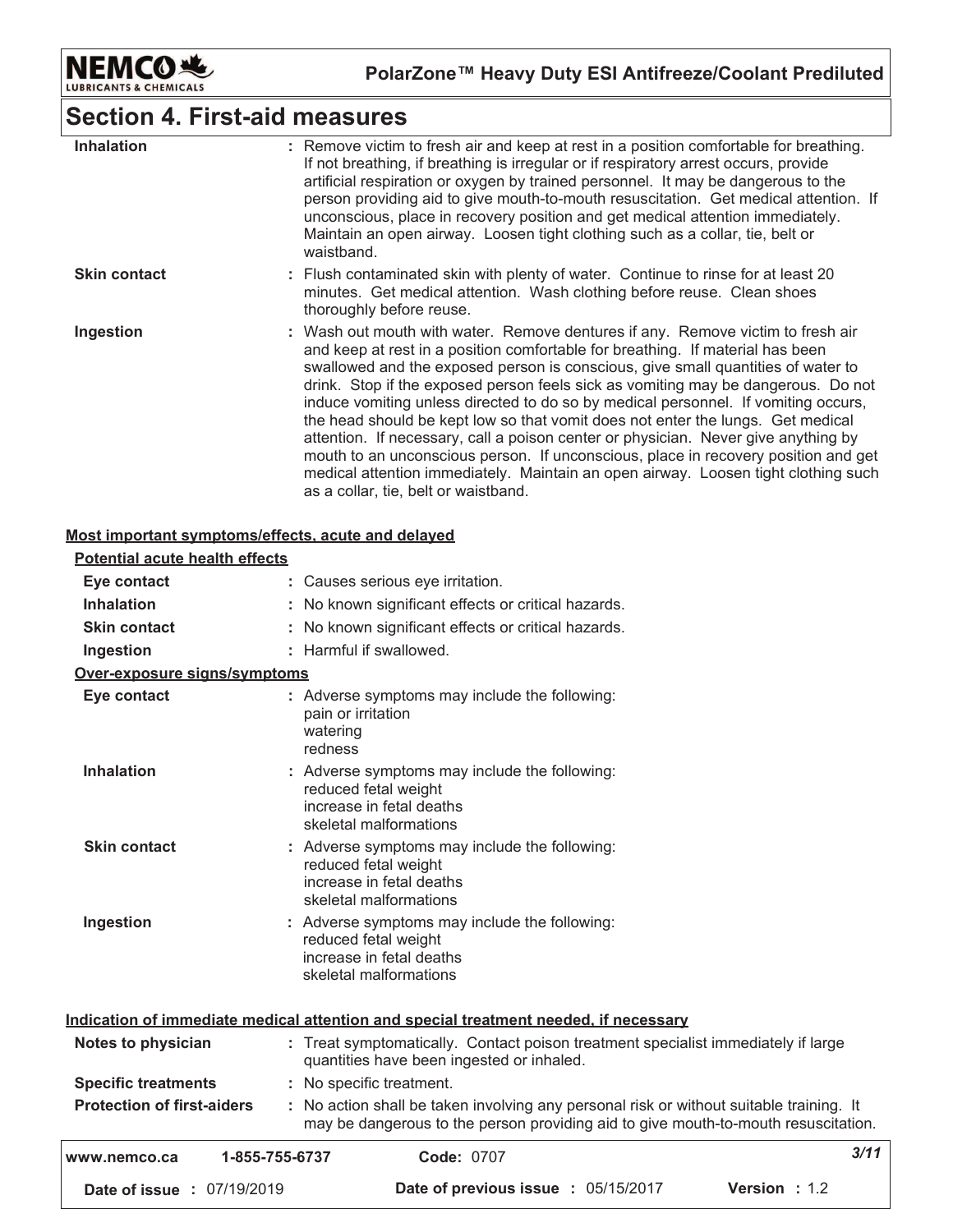

LUBRICA

### **Section 4. First-aid measures**

See toxicological information (Section 11)

| <b>Section 5. Fire-fighting measures</b>                 |                                                                                                                                                                                                     |  |  |
|----------------------------------------------------------|-----------------------------------------------------------------------------------------------------------------------------------------------------------------------------------------------------|--|--|
| <b>Extinguishing media</b>                               |                                                                                                                                                                                                     |  |  |
| <b>Suitable extinguishing</b><br>media                   | : Use an extinguishing agent suitable for the surrounding fire.                                                                                                                                     |  |  |
| Unsuitable extinguishing<br>media                        | : None known.                                                                                                                                                                                       |  |  |
| <b>Specific hazards arising</b><br>from the chemical     | : This material is very toxic to aquatic life. Fire water contaminated with this material<br>must be contained and prevented from being discharged to any waterway, sewer or<br>drain.              |  |  |
| <b>Hazardous thermal</b><br>decomposition products       | Decomposition products may include the following materials:<br>carbon dioxide<br>carbon monoxide<br>metal oxide/oxides                                                                              |  |  |
| <b>Special protective actions</b><br>for fire-fighters   | : Promptly isolate the scene by removing all persons from the vicinity of the incident if<br>there is a fire. No action shall be taken involving any personal risk or without<br>suitable training. |  |  |
| <b>Special protective</b><br>equipment for fire-fighters | Fire-fighters should wear appropriate protective equipment and self-contained<br>breathing apparatus (SCBA) with a full face-piece operated in positive pressure<br>mode.                           |  |  |

# Section 6. Accidental release measures

|                                                       | <b>Personal precautions, protective equipment and emergency procedures</b>                                                                                                                                                                                                                                                                                                                                                                                                                                                                                                                                                                                                            |
|-------------------------------------------------------|---------------------------------------------------------------------------------------------------------------------------------------------------------------------------------------------------------------------------------------------------------------------------------------------------------------------------------------------------------------------------------------------------------------------------------------------------------------------------------------------------------------------------------------------------------------------------------------------------------------------------------------------------------------------------------------|
| For non-emergency<br>personnel                        | : No action shall be taken involving any personal risk or without suitable training.<br>Evacuate surrounding areas. Keep unnecessary and unprotected personnel from<br>entering. Do not touch or walk through spilled material. Avoid breathing vapor or<br>mist. Provide adequate ventilation. Wear appropriate respirator when ventilation is<br>inadequate. Put on appropriate personal protective equipment.                                                                                                                                                                                                                                                                      |
| For emergency responders                              | : If specialized clothing is required to deal with the spillage, take note of any<br>information in Section 8 on suitable and unsuitable materials. See also the<br>information in "For non-emergency personnel".                                                                                                                                                                                                                                                                                                                                                                                                                                                                     |
| <b>Environmental precautions</b>                      | : Avoid dispersal of spilled material and runoff and contact with soil, waterways,<br>drains and sewers. Inform the relevant authorities if the product has caused<br>environmental pollution (sewers, waterways, soil or air). Water polluting material.<br>May be harmful to the environment if released in large quantities. Collect spillage.                                                                                                                                                                                                                                                                                                                                     |
| Methods and materials for containment and cleaning up |                                                                                                                                                                                                                                                                                                                                                                                                                                                                                                                                                                                                                                                                                       |
| <b>Spill</b>                                          | : Stop leak if without risk. Move containers from spill area. Approach release from<br>upwind. Prevent entry into sewers, water courses, basements or confined areas.<br>Wash spillages into an effluent treatment plant or proceed as follows. Contain and<br>collect spillage with non-combustible, absorbent material e.g. sand, earth,<br>vermiculite or diatomaceous earth and place in container for disposal according to<br>local regulations (see Section 13). Dispose of via a licensed waste disposal<br>contractor. Contaminated absorbent material may pose the same hazard as the<br>spilled product. Note: see Section 1 for emergency contact information and Section |

| www.nemco.ca                      | 1-855-755-6737 | <b>Code: 0707</b>                   |                        | 4/11 |
|-----------------------------------|----------------|-------------------------------------|------------------------|------|
| <b>Date of issue : 07/19/2019</b> |                | Date of previous issue : 05/15/2017 | <b>Version</b> : $1.2$ |      |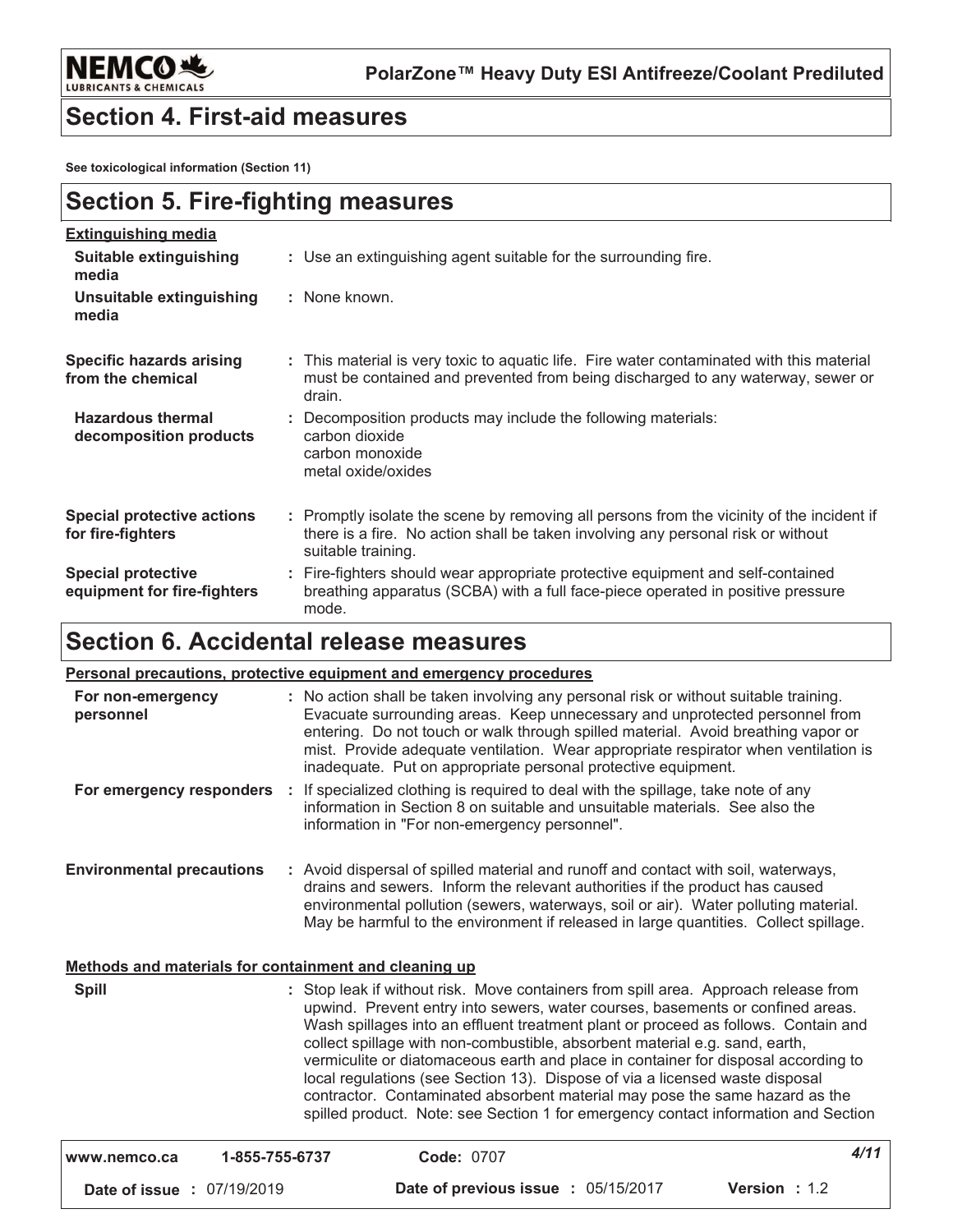

### **Section 6. Accidental release measures**

13 for waste disposal.

# **Section 7. Handling and storage**

| <b>Protective measures</b>                                         | : Put on appropriate personal protective equipment (see Section 8). Avoid exposure -<br>obtain special instructions before use. Avoid exposure during pregnancy. Do not<br>handle until all safety precautions have been read and understood. Do not get in<br>eyes or on skin or clothing. Do not ingest. Avoid breathing vapor or mist. Avoid<br>release to the environment. If during normal use the material presents a respiratory<br>hazard, use only with adequate ventilation or wear appropriate respirator. Keep in<br>the original container or an approved alternative made from a compatible material,<br>kept tightly closed when not in use. Empty containers retain product residue and<br>can be hazardous. Do not reuse container. |
|--------------------------------------------------------------------|------------------------------------------------------------------------------------------------------------------------------------------------------------------------------------------------------------------------------------------------------------------------------------------------------------------------------------------------------------------------------------------------------------------------------------------------------------------------------------------------------------------------------------------------------------------------------------------------------------------------------------------------------------------------------------------------------------------------------------------------------|
| <b>Advice on general</b><br>occupational hygiene                   | : Eating, drinking and smoking should be prohibited in areas where this material is<br>handled, stored and processed. Workers should wash hands and face before eating,<br>drinking and smoking. See also Section 8 for additional information on hygiene<br>measures.                                                                                                                                                                                                                                                                                                                                                                                                                                                                               |
| Conditions for safe storage,<br>including any<br>incompatibilities | : Store in accordance with local regulations. Store in original container protected from<br>direct sunlight in a dry, cool and well-ventilated area, away from incompatible<br>materials (see Section 10) and food and drink. Store locked up. Keep container<br>tightly closed and sealed until ready for use. Containers that have been opened<br>must be carefully resealed and kept upright to prevent leakage. Do not store in<br>unlabeled containers. Use appropriate containment to avoid environmental<br>contamination. See Section 10 for incompatible materials before handling or use.                                                                                                                                                  |

### Section 8. Exposure controls/personal protection

#### **Control parameters**

#### **Occupational exposure limits**

| Ingredient name | <b>Exposure limits</b>                                                                                                                                                                                                                                                                                                                                                                                                                                                                                                                                                                                                                                                 |
|-----------------|------------------------------------------------------------------------------------------------------------------------------------------------------------------------------------------------------------------------------------------------------------------------------------------------------------------------------------------------------------------------------------------------------------------------------------------------------------------------------------------------------------------------------------------------------------------------------------------------------------------------------------------------------------------------|
| Ethanediol      | CA Ontario Provincial (Canada, 1/2018).<br>C: 100 mg/m <sup>3</sup> Form: Aerosol only<br>CA British Columbia Provincial (Canada, 7/2018).<br>C: 100 mg/m <sup>3</sup> Form: Aerosol.<br>TWA: 10 mg/m <sup>3</sup> 8 hours. Form: Particulate.<br>STEL: 20 mg/m <sup>3</sup> 15 minutes. Form: Particulate.<br>C: 50 ppm Form: Vapor<br>CA Saskatchewan Provincial (Canada, 7/2013).<br>CEIL: 100 mg/m <sup>3</sup> Form: Aerosol.<br>CA Quebec Provincial (Canada, 1/2014).<br>STEV: 50 ppm 15 minutes. Form: Vapor and mist<br>STEV: 127 mg/m <sup>3</sup> 15 minutes. Form: Vapor and mist<br>CA Alberta Provincial (Canada, 6/2018).<br>$C: 100$ mg/m <sup>3</sup> |

| Appropriate engineering<br><b>controls</b>       | : If user operations generate dust, fumes, gas, vapor or mist, use process enclosures,<br>local exhaust ventilation or other engineering controls to keep worker exposure to<br>airborne contaminants below any recommended or statutory limits. |
|--------------------------------------------------|--------------------------------------------------------------------------------------------------------------------------------------------------------------------------------------------------------------------------------------------------|
| <b>Environmental exposure</b><br><b>controls</b> | Emissions from ventilation or work process equipment should be checked to ensure<br>they comply with the requirements of environmental protection legislation.                                                                                   |

#### **Individual protection measures**

| I www.nemco.ca                    | 1-855-755-6737 | <b>Code: 0707</b>                          | 5/11                 |
|-----------------------------------|----------------|--------------------------------------------|----------------------|
| <b>Date of issue : 07/19/2019</b> |                | <b>Date of previous issue : 05/15/2017</b> | <b>Version</b> : 1.2 |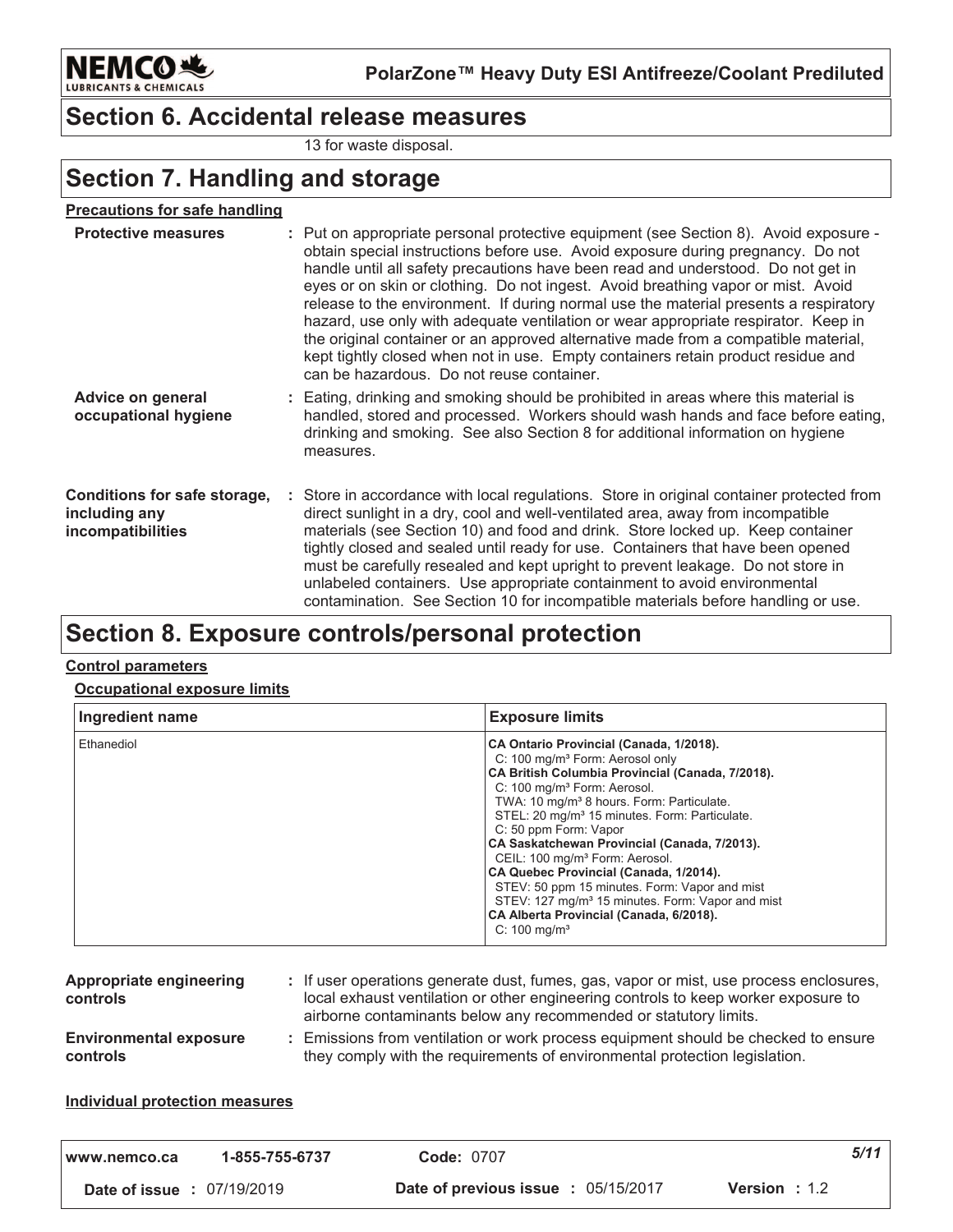

PolarZone™ Heavy Duty ESI Antifreeze/Coolant Prediluted

### Section 8. Exposure controls/personal protection

| <b>Hygiene measures</b>       | : Wash hands, forearms and face thoroughly after handling chemical products, before<br>eating, smoking and using the lavatory and at the end of the working period.<br>Appropriate techniques should be used to remove potentially contaminated clothing.<br>Wash contaminated clothing before reusing. Ensure that eyewash stations and<br>safety showers are close to the workstation location.                                                                                                                                                                                                                         |
|-------------------------------|---------------------------------------------------------------------------------------------------------------------------------------------------------------------------------------------------------------------------------------------------------------------------------------------------------------------------------------------------------------------------------------------------------------------------------------------------------------------------------------------------------------------------------------------------------------------------------------------------------------------------|
| <b>Eye/face protection</b>    | : Safety eyewear complying with an approved standard should be used when a risk<br>assessment indicates this is necessary to avoid exposure to liquid splashes, mists,<br>gases or dusts. If contact is possible, the following protection should be worn,<br>unless the assessment indicates a higher degree of protection: chemical splash<br>goggles.                                                                                                                                                                                                                                                                  |
| <b>Skin protection</b>        |                                                                                                                                                                                                                                                                                                                                                                                                                                                                                                                                                                                                                           |
| <b>Hand protection</b>        | : Chemical-resistant, impervious gloves complying with an approved standard should<br>be worn at all times when handling chemical products if a risk assessment indicates<br>this is necessary. Considering the parameters specified by the glove manufacturer,<br>check during use that the gloves are still retaining their protective properties. It<br>should be noted that the time to breakthrough for any glove material may be<br>different for different glove manufacturers. In the case of mixtures, consisting of<br>several substances, the protection time of the gloves cannot be accurately<br>estimated. |
| <b>Body protection</b>        | : Personal protective equipment for the body should be selected based on the task<br>being performed and the risks involved and should be approved by a specialist<br>before handling this product.                                                                                                                                                                                                                                                                                                                                                                                                                       |
| Other skin protection         | : Appropriate footwear and any additional skin protection measures should be<br>selected based on the task being performed and the risks involved and should be<br>approved by a specialist before handling this product.                                                                                                                                                                                                                                                                                                                                                                                                 |
| <b>Respiratory protection</b> | Based on the hazard and potential for exposure, select a respirator that meets the<br>appropriate standard or certification. Respirators must be used according to a<br>respiratory protection program to ensure proper fitting, training, and other important<br>aspects of use.                                                                                                                                                                                                                                                                                                                                         |

### Section 9. Physical and chemical properties

| <u>Appearance</u>                               |    |                                        |
|-------------------------------------------------|----|----------------------------------------|
| <b>Physical state</b>                           |    | Liquid. [Clear.]                       |
| Color                                           |    | Red.                                   |
| Odor                                            |    | Mild.                                  |
| Odor threshold                                  |    | $:$ Not available.                     |
| рH                                              |    | $: 8.0 - 9.4$                          |
| <b>Freezing point</b>                           |    | : $-37^{\circ}$ C ( $-34.6^{\circ}$ F) |
| <b>Boiling point</b>                            |    | 106°C (222.8°F)                        |
| Flash point                                     |    | Not available.                         |
| <b>Evaporation rate</b>                         |    | Not available.                         |
| Flammability (solid, gas)                       |    | Not available.                         |
| Lower and upper explosive<br>(flammable) limits | t. | Not available.                         |
| Vapor pressure                                  |    | Not available.                         |
| Vapor density                                   |    | Not available.                         |
| <b>Relative density</b>                         |    | 1.07                                   |
| <b>Solubility</b>                               |    | Soluble in water.                      |
|                                                 |    |                                        |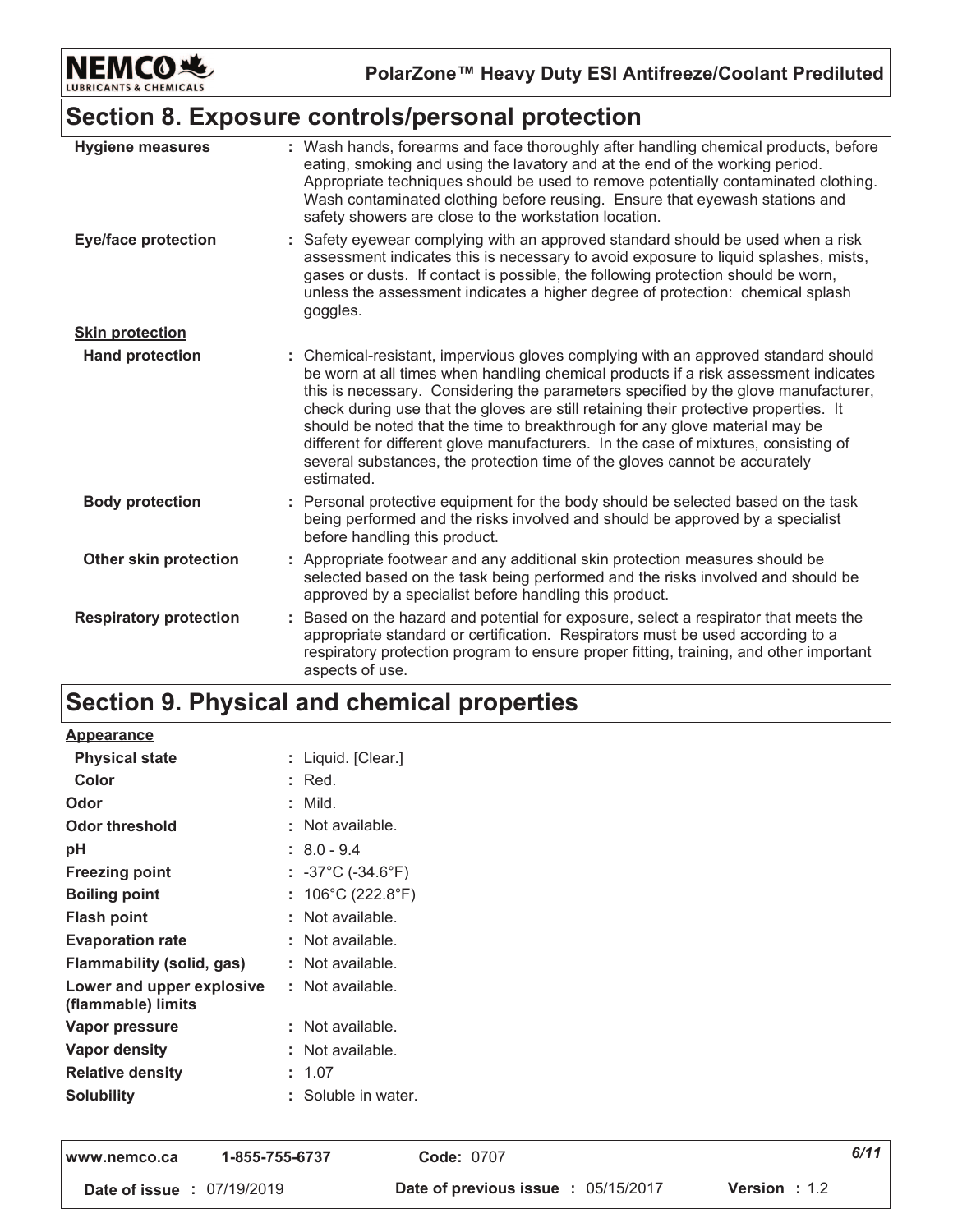

PolarZone™ Heavy Duty ESI Antifreeze/Coolant Prediluted

# Section 9. Physical and chemical properties

| <b>Partition coefficient: n-</b> | : Not available. |
|----------------------------------|------------------|
| octanol/water                    |                  |
| <b>Auto-ignition temperature</b> | : Not available. |
| <b>Decomposition temperature</b> | : Not available. |
| <b>Viscosity</b>                 | : Not available. |

### Section 10. Stability and reactivity

| <b>Reactivity</b>                            | : No specific test data related to reactivity available for this product or its ingredients.              |
|----------------------------------------------|-----------------------------------------------------------------------------------------------------------|
| <b>Chemical stability</b>                    | : The product is stable.                                                                                  |
| <b>Possibility of hazardous</b><br>reactions | : Under normal conditions of storage and use, hazardous reactions will not occur.                         |
| <b>Conditions to avoid</b>                   | : No specific data.                                                                                       |
| Incompatible materials                       | : Reactive or incompatible with the following materials: oxidizing materials and strong<br>acids.         |
| <b>Hazardous decomposition</b><br>products   | : Under normal conditions of storage and use, hazardous decomposition products<br>should not be produced. |

### **Section 11. Toxicological information**

#### Information on toxicological effects

#### **Acute toxicity**

| <b>Product/ingredient name</b> | <b>Result</b> | <b>Species</b> | <b>Dose</b> | <b>Exposure</b> |
|--------------------------------|---------------|----------------|-------------|-----------------|
| Ethanediol                     | LD50 Oral     | Rat            | 4700 mg/kg  |                 |

#### **Irritation/Corrosion**

| <b>Product/ingredient name</b> | <b>Result</b>            | <b>Species</b> | l Score | <b>Exposure</b>             | l Observation |
|--------------------------------|--------------------------|----------------|---------|-----------------------------|---------------|
| <b>Ethanediol</b>              | Eyes - Mild irritant     | Rabbit         |         | $24$ hours 500 mg $\vert$ - |               |
|                                | Eyes - Mild irritant     | Rabbit         |         | 1 hours 100 mg              |               |
|                                | Eyes - Moderate irritant | Rabbit         |         | 6 hours 1440 mg   -         |               |
|                                | Skin - Mild irritant     | Rabbit         |         | 555 mg                      |               |
| Sodium nitrite                 | Eyes - Mild irritant     | Rabbit         |         | 24 hours 500 mg   -         |               |

#### **Sensitization**

There is no data available.

#### **Mutagenicity**

There is no data available.

#### Carcinogenicity

#### **Classification**

| <b>Product/ingredient</b><br><b>Iname</b> | <b>OSHA IARC</b> | <b>NTP</b> | <b>ACGIH</b> | <b>EPA</b> | <b>NIOSH</b> |
|-------------------------------------------|------------------|------------|--------------|------------|--------------|
| Ethanediol                                |                  |            | A4           |            |              |

#### **Reproductive toxicity**

There is no data available.

| www.nemco.ca                      | 1-855-755-6737 | <b>Code: 0707</b>                                                  | 7/11 |
|-----------------------------------|----------------|--------------------------------------------------------------------|------|
| <b>Date of issue : 07/19/2019</b> |                | <b>Date of previous issue : 05/15/2017</b><br><b>Version</b> : 1.2 |      |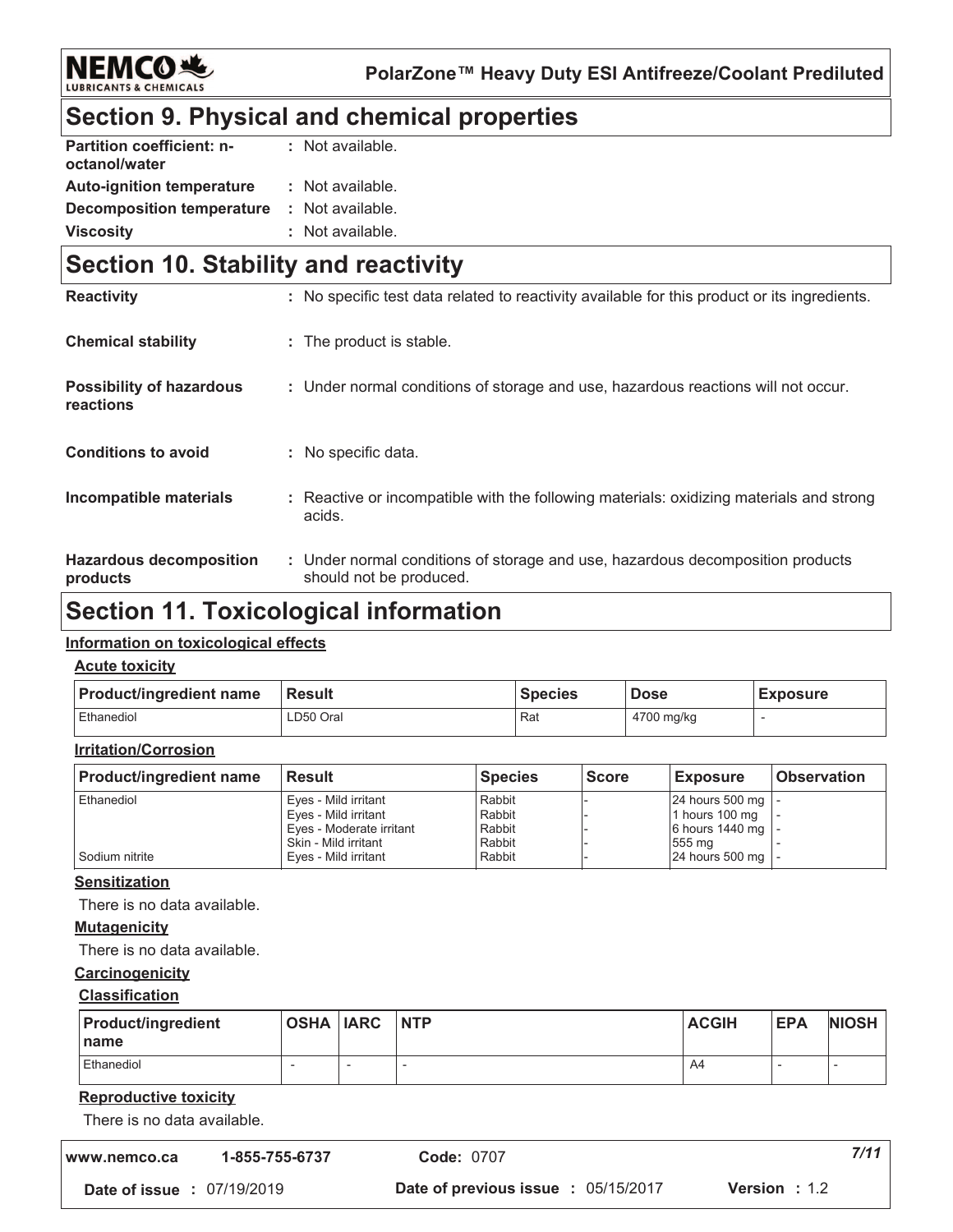

 $8/11$ 

# **Section 11. Toxicological information**

| Date of issue : 07/19/2019                           | Date of previous issue : 05/15/2017<br>Version : 1.2                                                                        |
|------------------------------------------------------|-----------------------------------------------------------------------------------------------------------------------------|
| www.nemco.ca                                         | Code: 0707<br>1-855-755-6737                                                                                                |
| Carcinogenicity                                      | : No known significant effects or critical hazards.                                                                         |
| <b>General</b>                                       | : No known significant effects or critical hazards.                                                                         |
| <b>Potential chronic health effects</b>              |                                                                                                                             |
| <b>Potential delayed effects</b>                     | : No known significant effects or critical hazards.                                                                         |
| <b>Potential immediate</b><br>effects                | : No known significant effects or critical hazards.                                                                         |
| Long term exposure                                   |                                                                                                                             |
| effects<br><b>Potential delayed effects</b>          | : No known significant effects or critical hazards.                                                                         |
| <b>Potential immediate</b>                           | : No known significant effects or critical hazards.                                                                         |
| <b>Short term exposure</b>                           |                                                                                                                             |
|                                                      | Delayed and immediate effects and also chronic effects from short and long term exposure                                    |
| Ingestion                                            | : Adverse symptoms may include the following:<br>reduced fetal weight<br>increase in fetal deaths<br>skeletal malformations |
| <b>Skin contact</b>                                  | : Adverse symptoms may include the following:<br>reduced fetal weight<br>increase in fetal deaths<br>skeletal malformations |
| <b>Inhalation</b>                                    | : Adverse symptoms may include the following:<br>reduced fetal weight<br>increase in fetal deaths<br>skeletal malformations |
| Eye contact                                          | : Adverse symptoms may include the following:<br>pain or irritation<br>watering<br>redness                                  |
|                                                      | Symptoms related to the physical, chemical and toxicological characteristics                                                |
| Ingestion                                            | : Harmful if swallowed.                                                                                                     |
| <b>Skin contact</b>                                  | : No known significant effects or critical hazards.                                                                         |
| <b>Inhalation</b>                                    | : No known significant effects or critical hazards.                                                                         |
| Eye contact                                          | : Causes serious eye irritation.                                                                                            |
| <b>Potential acute health effects</b>                |                                                                                                                             |
| Information on the likely<br>routes of exposure      | : Dermal contact. Eye contact. Inhalation. Ingestion.                                                                       |
| There is no data available.                          |                                                                                                                             |
| <b>Aspiration hazard</b>                             |                                                                                                                             |
| There is no data available.                          |                                                                                                                             |
| Specific target organ toxicity (repeated exposure)   |                                                                                                                             |
| There is no data available.                          |                                                                                                                             |
| Specific target organ toxicity (single exposure)     |                                                                                                                             |
| <b>Teratogenicity</b><br>There is no data available. |                                                                                                                             |
|                                                      |                                                                                                                             |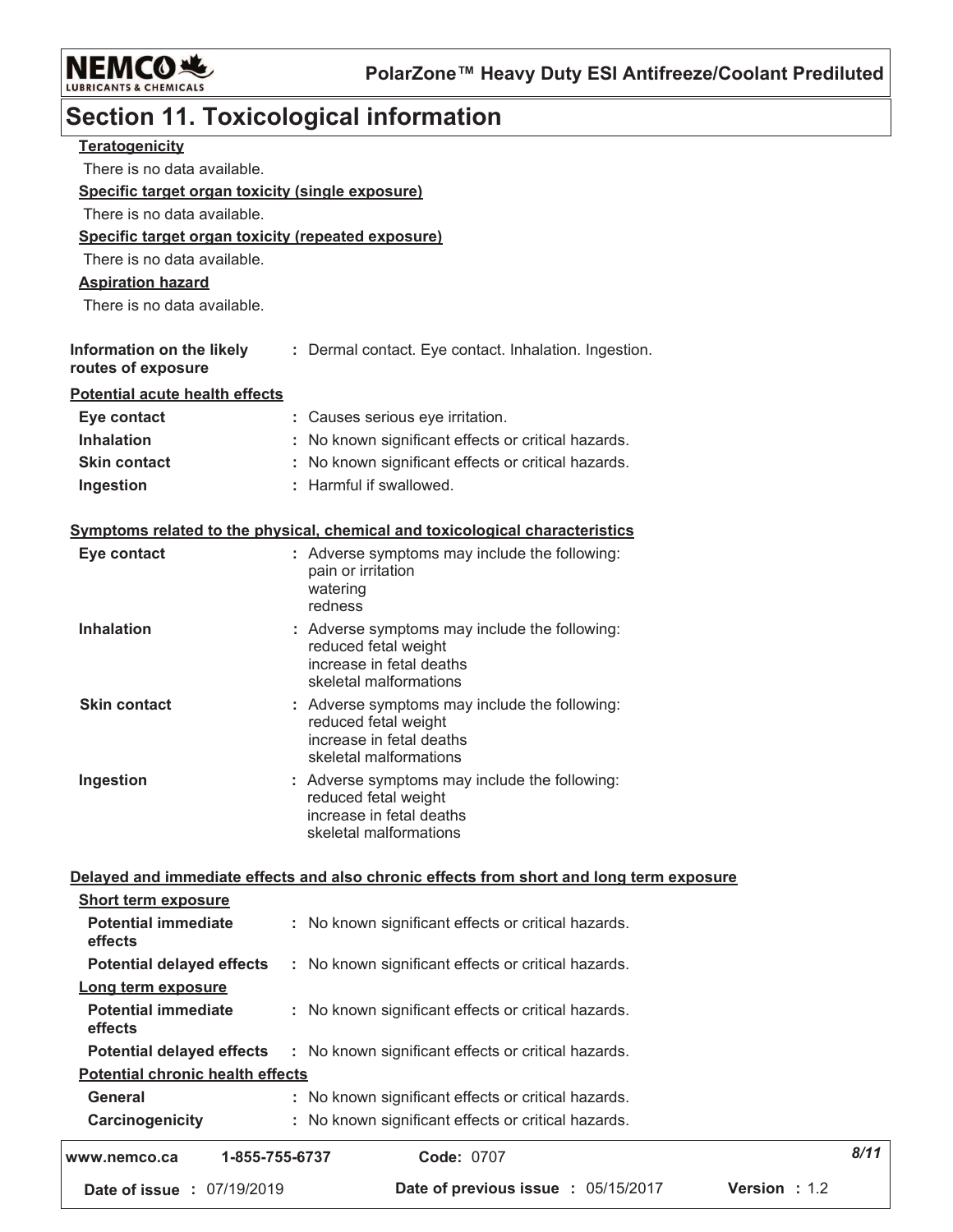

### **Section 11. Toxicological information**

| <b>Mutagenicity</b>          | : No known significant effects or critical hazards. |
|------------------------------|-----------------------------------------------------|
| Teratogenicity               | : Suspected of damaging the unborn child.           |
| <b>Developmental effects</b> | : No known significant effects or critical hazards. |
| <b>Fertility effects</b>     | : Suspected of damaging fertility.                  |

#### **Numerical measures of toxicity**

#### **Acute toxicity estimates**

| Route | <b>ATE value</b> |
|-------|------------------|
| Oral  | 1096.49 mg/kg    |

### **Section 12. Ecological information**

#### **Toxicity**

| <b>Product/ingredient name</b> | <b>Result</b>                                                                                                                                                                                                                                                              | <b>Species</b>                                                                                                                                                                                                                                                                                | <b>Exposure</b>                                                                 |
|--------------------------------|----------------------------------------------------------------------------------------------------------------------------------------------------------------------------------------------------------------------------------------------------------------------------|-----------------------------------------------------------------------------------------------------------------------------------------------------------------------------------------------------------------------------------------------------------------------------------------------|---------------------------------------------------------------------------------|
| Ethanediol                     | Acute LC50 6900000 µg/L Fresh water                                                                                                                                                                                                                                        | Crustaceans - Ceriodaphnia dubia -<br>Neonate                                                                                                                                                                                                                                                 | 48 hours                                                                        |
| Sodium nitrite                 | Acute LC50 41000000 µg/L Fresh water<br>Acute LC50 8050000 µg/L Fresh water<br>Acute EC50 159000 µg/L Marine water<br>Acute EC50 1600000 µg/L Marine water<br>Acute LC50 1100 µg/L Fresh water<br>Acute LC50 0.16 µg/L Fresh water<br>Chronic NOEC 0.912 mg/L Marine water | Daphnia - Daphnia magna - Neonate<br>Fish - Pimephales promelas<br>Algae - Tetraselmis chuii<br>Algae - Tetraselmis chuii<br>Crustaceans - Cherax quadricarinatus<br>Fish - Ictalurus punctatus - Fingerling<br>Fish - Hippocampus abdominalis -<br>Juvenile (Fledgling, Hatchling, Weanling) | 48 hours<br>96 hours<br>72 hours<br>96 hours<br>48 hours<br>96 hours<br>35 days |

#### **Persistence and degradability**

There is no data available.

#### **Bioaccumulative potential**

| <b>Product/ingredient name</b> | ⊺LoqP <sub>ow</sub> | <b>BCF</b> | <b>Potential</b> |
|--------------------------------|---------------------|------------|------------------|
| Ethanediol                     | -1.36               |            | low              |
| Potassium 2-ethylhexanoate     |                     | 2.96       | low              |
| Sodium nitrite                 | $-3.7$              |            | low              |

#### **Mobility in soil**

Soil/water partition : There is no data available. coefficient (Koc)

Other adverse effects : No known significant effects or critical hazards.

### **Section 13. Disposal considerations**

**Disposal methods** : The generation of waste should be avoided or minimized wherever possible. Disposal of this product, solutions and any by-products should comply with the requirements of environmental protection and waste disposal legislation and any regional local authority requirements. Dispose of surplus and non-recyclable products via a licensed waste disposal contractor. Waste should not be disposed of untreated to the sewer unless fully compliant with the requirements of all authorities with jurisdiction. Waste packaging should be recycled. Incineration or landfill should only be considered when recycling is not feasible. This material and its  $9/11$ Code: 0707 1-855-755-6737 www.nemco.ca Date of issue : 07/19/2019 Date of previous issue : 05/15/2017 Version: 1.2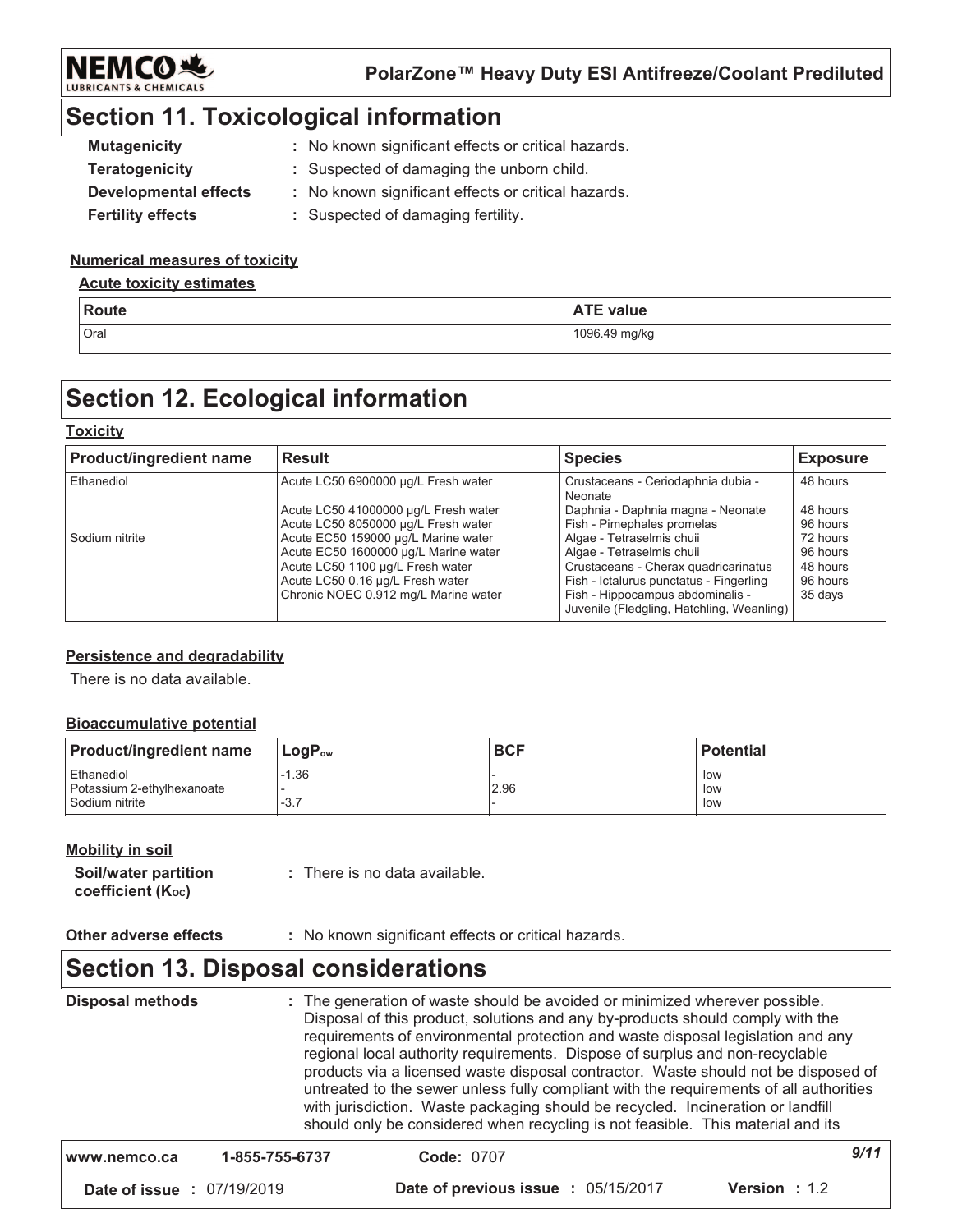

### **Section 13. Disposal considerations**

container must be disposed of in a safe way. Care should be taken when handling empty containers that have not been cleaned or rinsed out. Empty containers or liners may retain some product residues. Avoid dispersal of spilled material and runoff and contact with soil, waterways, drains and sewers.

### **Section 14. Transport information**

|                                      | <b>TDG Classification</b>                                                                                                                                                                                                                                                                                                                                                                                                                                                                                                      | <b>IMDG</b>                                                                                                                                                                                                                                         | <b>IATA</b>                                                                                                                                                                                          |
|--------------------------------------|--------------------------------------------------------------------------------------------------------------------------------------------------------------------------------------------------------------------------------------------------------------------------------------------------------------------------------------------------------------------------------------------------------------------------------------------------------------------------------------------------------------------------------|-----------------------------------------------------------------------------------------------------------------------------------------------------------------------------------------------------------------------------------------------------|------------------------------------------------------------------------------------------------------------------------------------------------------------------------------------------------------|
| <b>UN number</b>                     | <b>UN3082</b>                                                                                                                                                                                                                                                                                                                                                                                                                                                                                                                  | <b>UN3082</b>                                                                                                                                                                                                                                       | <b>UN3082</b>                                                                                                                                                                                        |
| <b>UN proper</b><br>shipping name    | ENVIRONMENTALLY HAZARDOUS<br>SUBSTANCE, LIQUID, N.O.S. (Sodium<br>nitrite)                                                                                                                                                                                                                                                                                                                                                                                                                                                     | ENVIRONMENTALLY HAZARDOUS<br>SUBSTANCE, LIQUID, N.O.S.<br>(Sodium nitrite). Marine pollutant<br>(Sodium 4(or 5)-methyl-1H-<br>benzotriazolide)                                                                                                      | ENVIRONMENTALLY HAZARDOUS<br>SUBSTANCE, LIQUID, N.O.S. (Sodium<br>nitrite)                                                                                                                           |
| <b>Transport</b><br>hazard class(es) | 9                                                                                                                                                                                                                                                                                                                                                                                                                                                                                                                              | 9<br>$\frac{1}{2}$                                                                                                                                                                                                                                  | 9<br>t                                                                                                                                                                                               |
| Packing group                        | Ш                                                                                                                                                                                                                                                                                                                                                                                                                                                                                                                              | $\mathbf{III}$                                                                                                                                                                                                                                      | Ш                                                                                                                                                                                                    |
| <b>Environmental</b><br>hazards      | Yes.                                                                                                                                                                                                                                                                                                                                                                                                                                                                                                                           | Yes.                                                                                                                                                                                                                                                | Yes.                                                                                                                                                                                                 |
| <b>Additional</b><br>information     | Rev 1.2 Product classified as per Part<br>2 of the TDG Regulations: Section<br>2.1(a) a DG in the mixture is listed by<br>name in Sched 1 but in a conc. that<br>meets criteria in this Part for inclusion<br>in Class 9, PG III; 2.4 Environmentally<br>Hazardous Substance, Liquid, N.O.S;<br>2.43(b)(ii) Class 9 (UN number and<br>Shipping Name); 2.5.1 Special<br>Provision 16 Technical name (sodium<br>nitrite) cont'd below.<br>$\sim$ Deal 4 of the TDO Department 4 of 4 Mexico Dellate at $\sim$ December 10 $\sim$ | This product is not regulated as a<br>dangerous good when transported in<br>sizes of ≤5 L or ≤5 kg, provided the<br>packagings meet the general<br>provisions of 4.1.1.1, 4.1.1.2 and<br>4.1.1.4 to 4.1.1.8.<br><b>Emergency schedules F-A, S-F</b> | This product is not regulated as a<br>dangerous good when transported in<br>sizes of ≤5 L or ≤5 kg, provided the<br>packagings meet the general provisions<br>of 5.0.2.4.1, 5.0.2.6.1.1 and 5.0.2.8. |

Rev 1.2 Exemption(s) may be applied as per Part 1 of the TDG Regulations: 1.45.1 Marine Pollutants Exemption, no safety **AERG** : 171 marks, applied to all pack sizes for land transport by vehicle/rail; Sched 2 Special Provision 99, no documents or safety marks, applied to all SMOC for land transport by vehicle/rail.

Special precautions for user : Transport within user's premises: always transport in closed containers that are upright and secure. Ensure that persons transporting the product know what to do in the event of an accident or spillage.

### **Section 15. Regulatory information**

#### **Canadian lists**

| <b>Canada inventory (DSL</b><br><b>NDSL)</b> | : At least one component is not listed in DSL but all such components are listed in<br>NDSL. |
|----------------------------------------------|----------------------------------------------------------------------------------------------|
| <b>Canadian NPRI</b>                         | : The following components are listed: Ethanediol                                            |
| <b>CEPA Toxic substances</b>                 | : None of the components are listed.                                                         |

| www.nemco.ca | 1-855-755-6737 |
|--------------|----------------|
|--------------|----------------|

 $10/11$ 

Date of issue : 07/19/2019

Date of previous issue : 05/15/2017